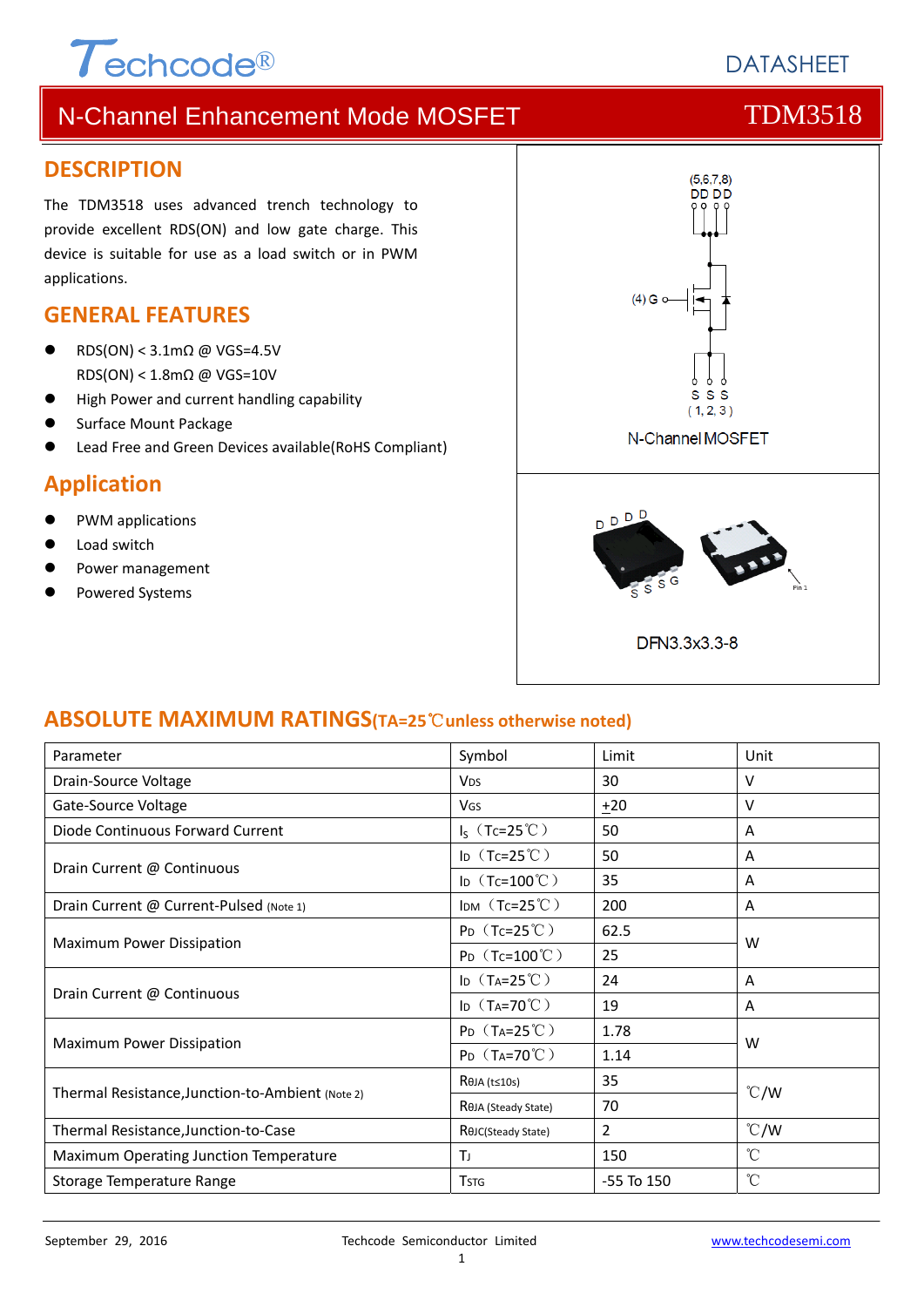

## **ELECTRICAL CHARACTERISTICS (TA=25**℃**unless otherwise noted)**

| Parameter                                 | Symbol                  | Condition                                                     |                     | Min                      | Typ            | Max                      | Unit      |  |  |  |
|-------------------------------------------|-------------------------|---------------------------------------------------------------|---------------------|--------------------------|----------------|--------------------------|-----------|--|--|--|
| OFF CHARACTERISTICS                       |                         |                                                               |                     |                          |                |                          |           |  |  |  |
| Drain-Source Breakdown Voltage            | <b>BV<sub>DSS</sub></b> | VGS=0V ID=250µA                                               |                     | 30                       | $\mathbb{L}$   | $\omega$                 | V         |  |  |  |
| Zero Gate Voltage Drain Current           | <b>IDSS</b>             | V <sub>DS</sub> =24V,V <sub>GS</sub> =0V                      |                     | ÷,                       | $\blacksquare$ | $\mathbf{1}$             | $\mu$ A   |  |  |  |
| Gate-Body Leakage Current                 | <b>I</b> GSS            | VGS=±20V,VDS=0V                                               |                     | $\overline{a}$           | $\blacksquare$ | ±100                     | nA        |  |  |  |
| <b>ON CHARACTERISTICS</b>                 |                         |                                                               |                     |                          |                |                          |           |  |  |  |
| <b>Gate Threshold Voltage</b>             | VGS(th)                 | V <sub>DS</sub> =VGS, I <sub>D</sub> =250µA                   |                     | 1.4                      | 1.7            | 2.5                      | $\vee$    |  |  |  |
| Drain-Source On-State Resistance          | R <sub>DS</sub> (ON)    | VGS=4.5V, ID=20A<br>VGS=10V, ID=20A                           |                     | $\blacksquare$           | 2.3            | 3.1                      | $m\Omega$ |  |  |  |
|                                           |                         |                                                               |                     | $\overline{a}$           | 1.5            | 1.8                      |           |  |  |  |
|                                           |                         |                                                               | $T_i = 125^{\circ}$ | $\overline{a}$           | 2.3            | $\Box$                   |           |  |  |  |
| <b>DYNAMIC CHARACTERISTICS (Note3)</b>    |                         |                                                               |                     |                          |                |                          |           |  |  |  |
| Gate Resistance                           | R <sub>G</sub>          | VGS=0V, VDS=0V, F=1MHz                                        |                     | $\overline{a}$           | $\mathbf{1}$   | $\overline{\phantom{a}}$ | Ω         |  |  |  |
| Input Capacitance                         | Ciss                    | VDS=15V, VGS=0V, F=1.0MHz                                     |                     | $\overline{a}$           | 2883           | $\mathbb{Z}$             | PF        |  |  |  |
| <b>Output Capacitance</b>                 | Coss                    |                                                               |                     | $\overline{\phantom{a}}$ | 1857           | $\bar{\phantom{a}}$      | PF        |  |  |  |
| Reverse Transfer Capacitance              | Crss                    |                                                               |                     | L.                       | 125            | $\overline{a}$           | PF        |  |  |  |
| <b>SWITCHING CHARACTERISTICS (Note 3)</b> |                         |                                                               |                     |                          |                |                          |           |  |  |  |
| Turn-on Delay Time                        | $td($ on $)$            | VDS=15V, RL=15 $\Omega$ , VGEN=10V, RG=6 $\Omega$<br>$ID=1A$  |                     | $\overline{\phantom{a}}$ | 18             | 33                       | nS        |  |  |  |
| Turn-on Rise Time                         | tr                      |                                                               |                     | ÷,                       | 10.7           | 20                       | nS        |  |  |  |
| Turn-Off Delay Time                       | $td($ off $)$           |                                                               |                     |                          | 48.3           | 88                       | nS        |  |  |  |
| Turn-Off Fall Time                        | tf                      |                                                               |                     | L.                       | 71.2           | 129                      | nS        |  |  |  |
| <b>Total Gate Charge</b>                  | Qg                      | V <sub>DS</sub> =15V,I <sub>D</sub> =20A,V <sub>GS</sub> =15V |                     | $\overline{a}$           | 42.5           | 59.5                     | nC        |  |  |  |
| Gate-Source Charge                        | Qgs                     |                                                               |                     |                          | 10.6           | 14.8                     | nC        |  |  |  |
| Gate-Drain Charge                         | Qgd                     |                                                               |                     |                          | 5.1            | 7.1                      | nC        |  |  |  |
| Body Diode Reverse Recovery Time          | Trr                     | IF=5A, dl/dt=100A/µs                                          |                     | $\overline{a}$           | 48.9           | $\overline{a}$           | nS        |  |  |  |
| Body Diode Reverse Recovery Charge        | Qrr                     |                                                               |                     | $\overline{a}$           | 42.8           | $\blacksquare$           | nC        |  |  |  |
| DRAIN-SOURCE DIODE CHARACTERISTICS        |                         |                                                               |                     |                          |                |                          |           |  |  |  |
| Diode Forward Voltage (Note 2)            | <b>V<sub>SD</sub></b>   | VGS=0V, Is=2A                                                 |                     |                          | 0.77           | 1.1                      | $\vee$    |  |  |  |

NOTES:

1. Pulse width limited by max. junction temperature.

2. RθJA steady state=999s. RθJA is measured with the device mounted on 1in2, Fr‐4 board with 2oz.Copper

3. Guaranteed by design, not subject to production testing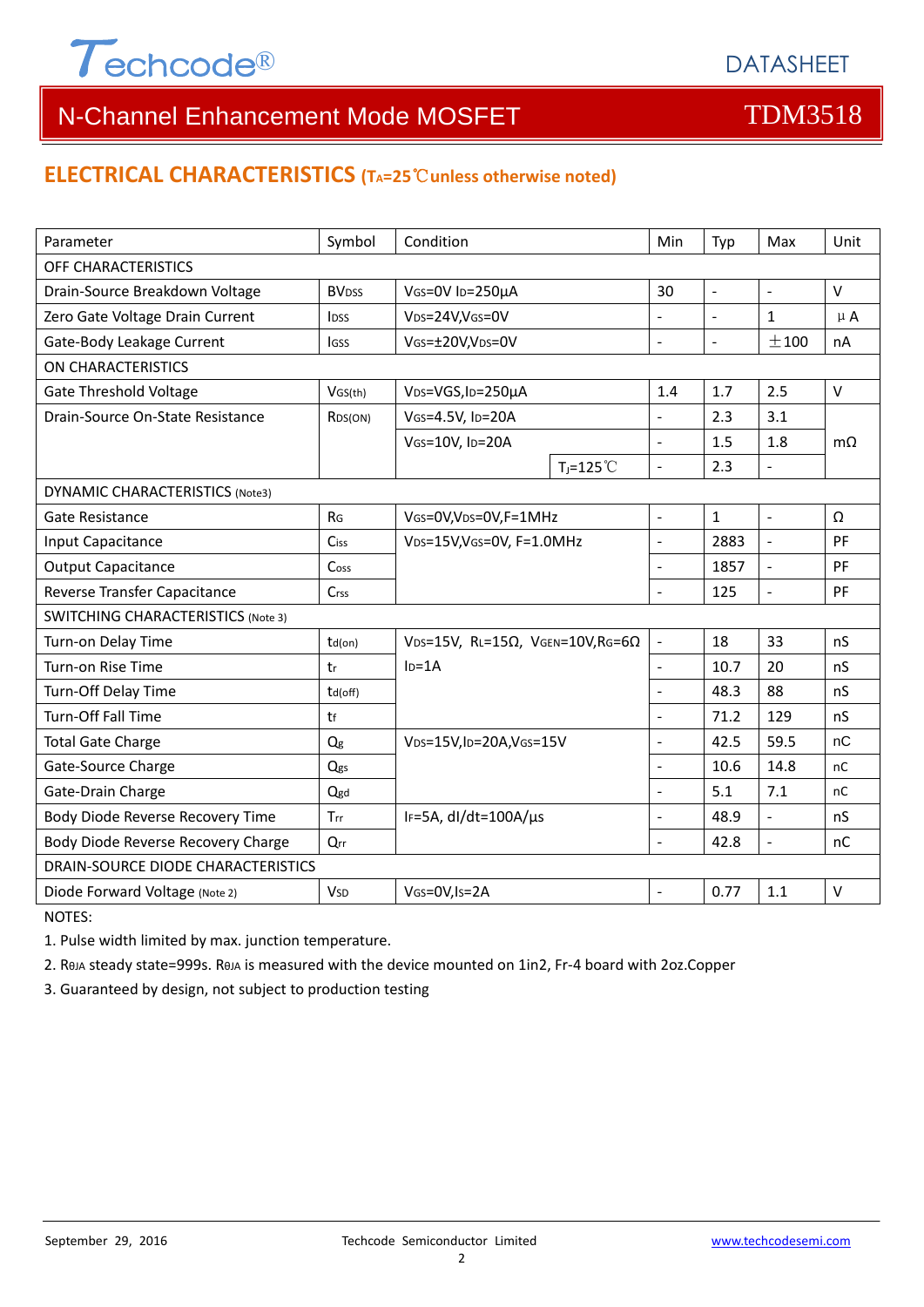

# **Typical Operating Characteristics**



# **Power Dissipation**



#### **Drain Current**

 $1E-3$ 

Square Wave Pulse Duration (sec)

 $R_{\text{a,IC}}$  :2 $^{\circ}$ C/W

 $0.1$ 

 $0.01$ 

 $1E-4$   $1E-6$ 

 $1E-5$ 

 $1E-4$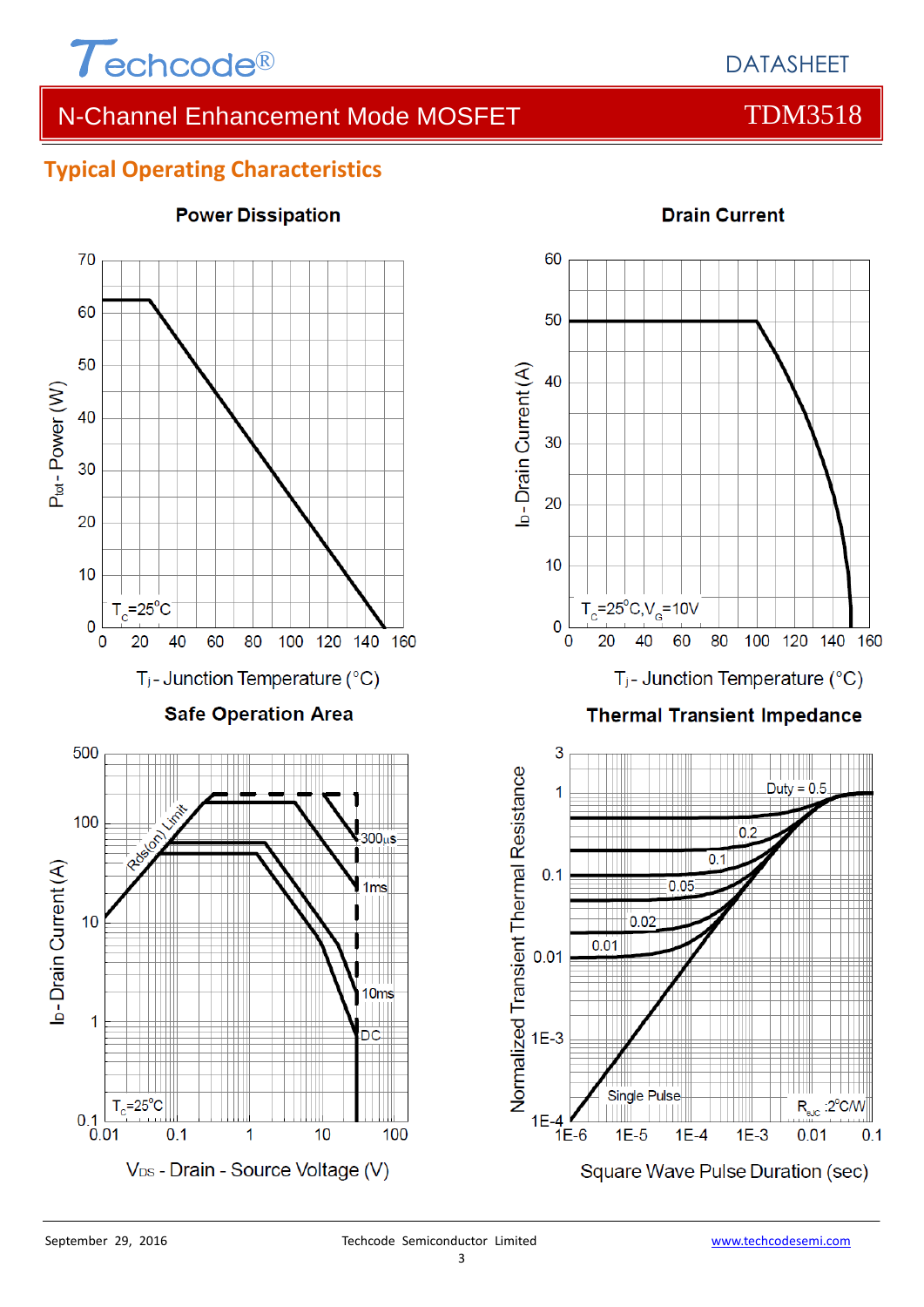

# **Typical Operating Characteristics(Cont.)**

# 300 100 I<sub>D</sub>-Drain Current (A)  $300<sub>µ</sub>$ s  $10$ 1<sub>ms</sub> 1  $10<sub>ms</sub>$ 100<sub>ms</sub>  $T_{\text{A}}$ =25<sup>o</sup>C DC  $0.1$  $0.01$  $0.1$  $\overline{1}$  $10$ 100 V<sub>DS</sub> - Drain - Source Voltage (V) **Output Characteristics** 150 4.5,5,6,7,8,9,10V  $3.5\sqrt{ }$ 125 l<sub>D</sub>-Drain Current (A) 100 75 50  $3\sqrt{ }$ 25  $2.5V$  $\overline{0}$  $V_{DS}^{0.5}$  Drain - Source  $V_{obs}^{0.5}$  Drain - Source  $V_{obs}^{0.5}$  (V)  $0.0$  $3.0$

# **Safe Operation Area**

**Thermal Transient Impedance** 

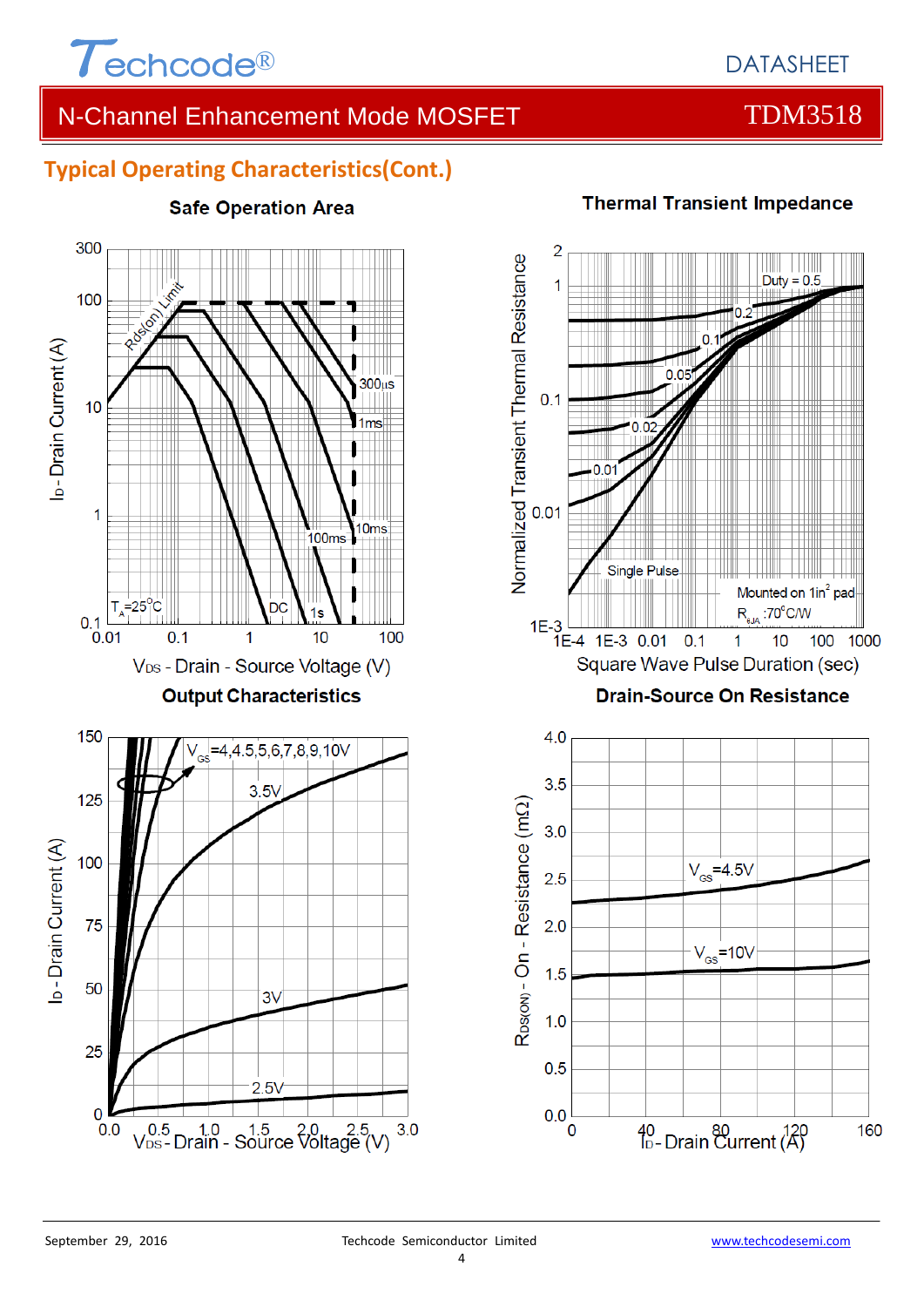

# **Typical Operating Characteristics (Cont.)**



#### **Gate-Source On Resistance**



#### **Source-Drain Diode Forward**



## **Gate Threshold Voltage**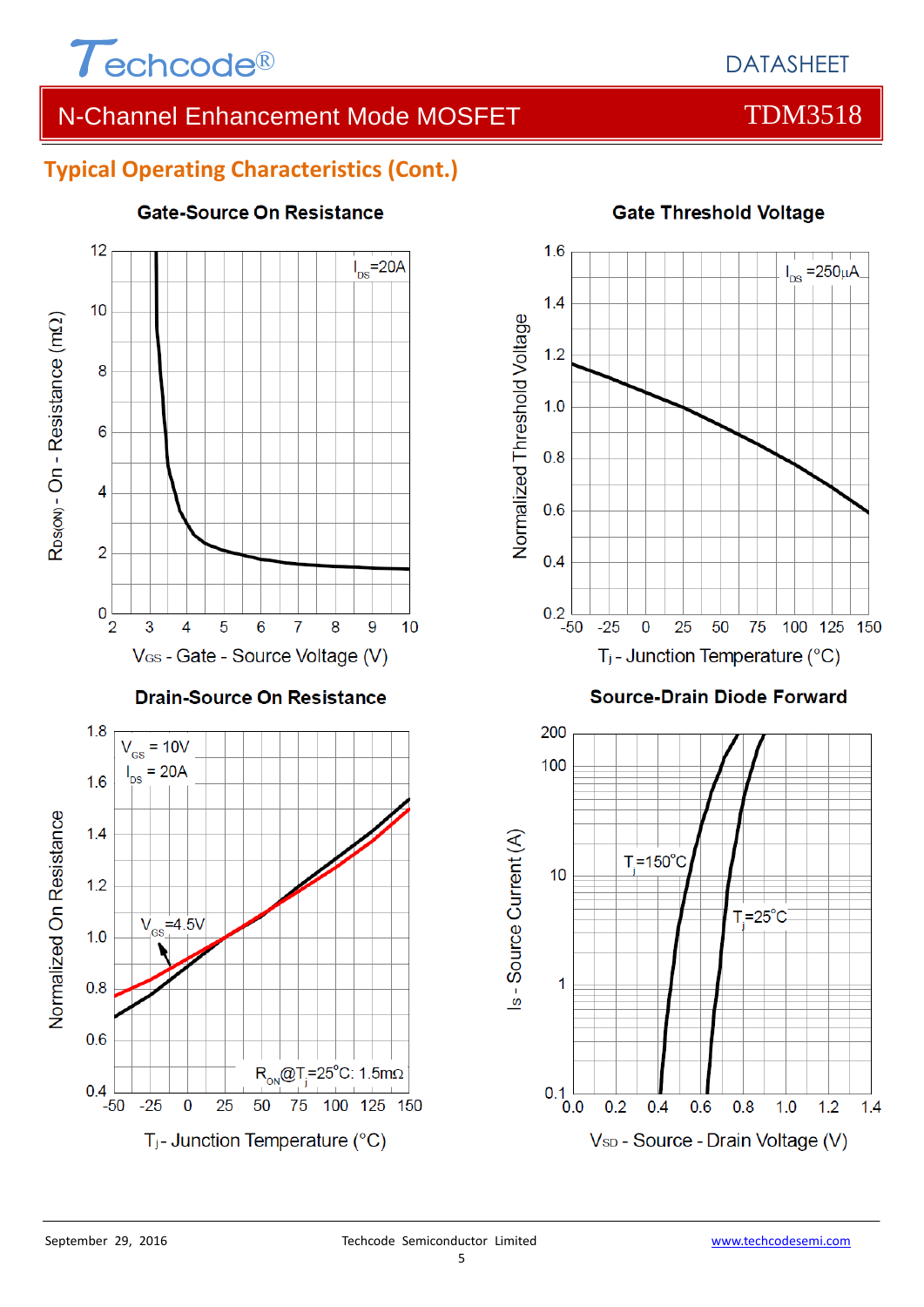

# **Typical Operating Characteristics (Cont.)**



#### Capacitance



#### **Gate Charge**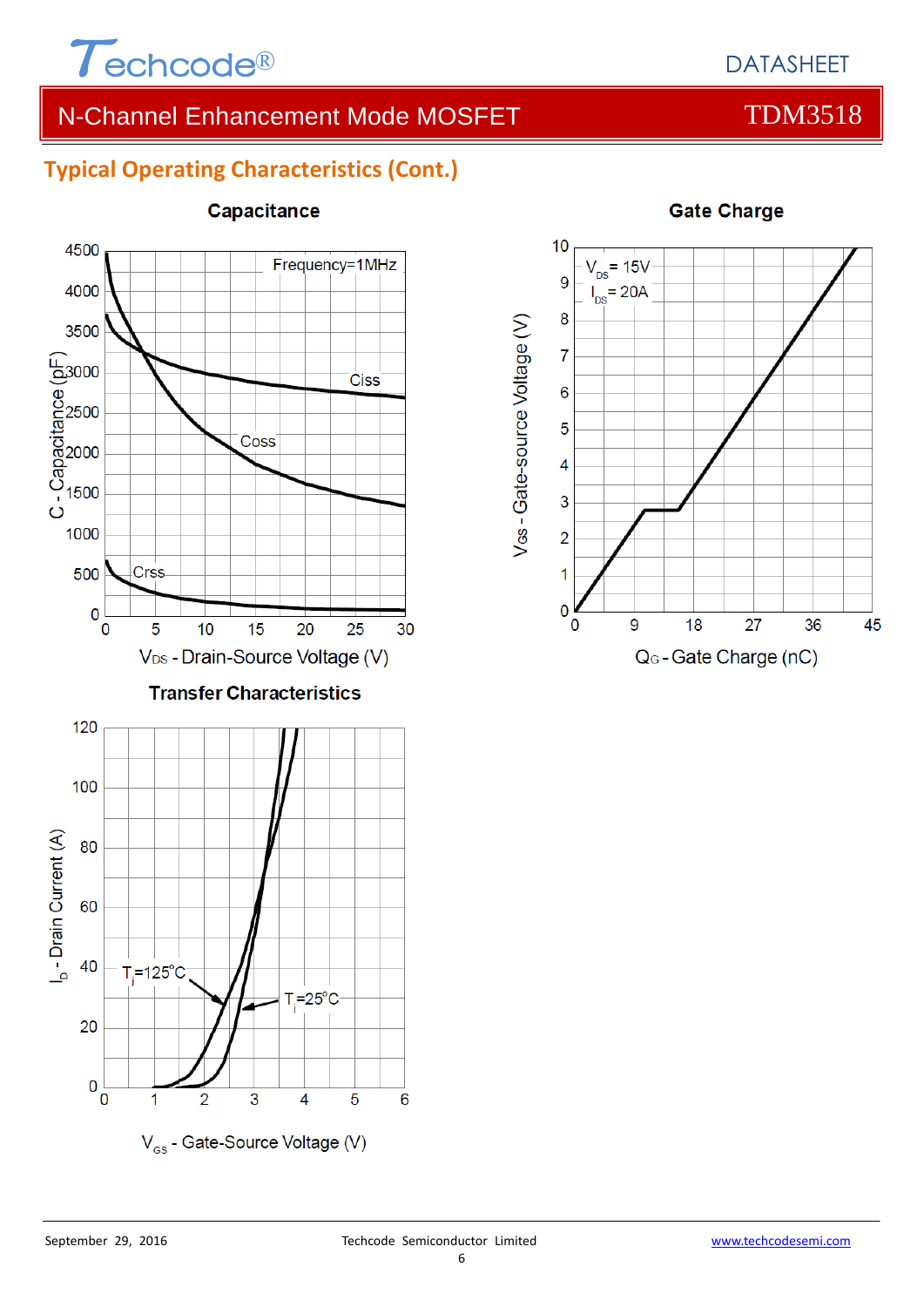

 $\overline{D}$ 

Щ

#### DFN3.3\*3.3-8 Package



 $D<sub>1</sub>$ 冚 b е

# **RECOMMENDED LAND PATTERN**



# DATASHEET